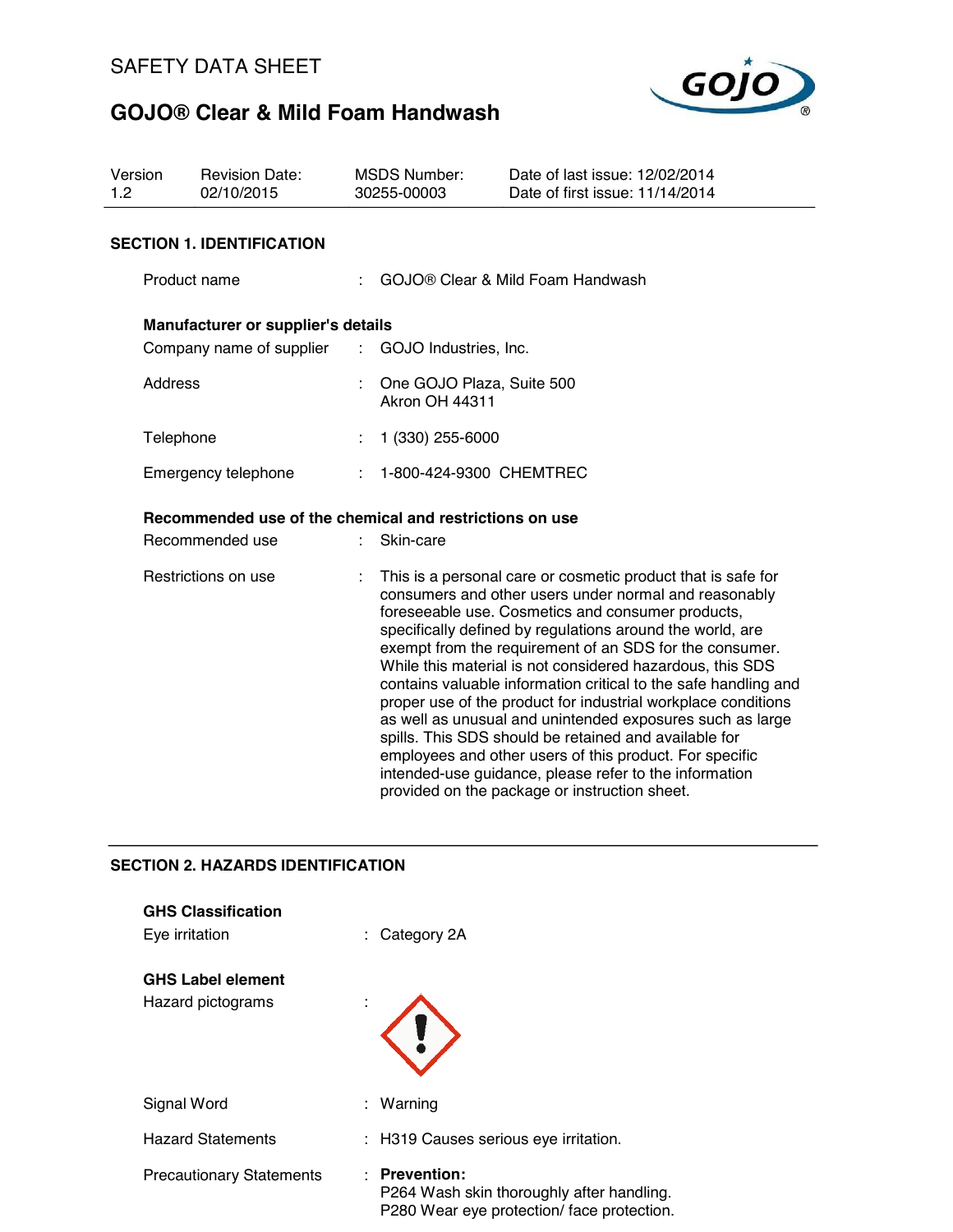

| Version | <b>Revision Date:</b> | MSDS Number:                                        | Date of last issue: 12/02/2014                                                                                                                                                               |
|---------|-----------------------|-----------------------------------------------------|----------------------------------------------------------------------------------------------------------------------------------------------------------------------------------------------|
| 1.2     | 02/10/2015            | 30255-00003                                         | Date of first issue: 11/14/2014                                                                                                                                                              |
|         |                       | Response:<br>to do. Continue rinsing.<br>attention. | P305 + P351 + P338 IF IN EYES: Rinse cautiously with water<br>for several minutes. Remove contact lenses, if present and easy<br>P337 + P313 If eye irritation persists: Get medical advice/ |

#### **Other hazards**

None known.

#### **SECTION 3. COMPOSITION/INFORMATION ON INGREDIENTS**

Substance / Mixture : Mixture :

### **Hazardous ingredients**

| <b>Chemical Name</b>                            | CAS-No.       | Concentration (%) |
|-------------------------------------------------|---------------|-------------------|
| Alcohols, C10-16, ethoxylated, sulfates, sodium | 68585-34-2    | $>1 - 5$          |
| salts                                           |               |                   |
| Cocoamidopropyl betaine                         | 61789-40-0    | $>1 - 5$          |
| Glycerine                                       | $56 - 81 - 5$ | $>= 1 - 5$        |

### **SECTION 4. FIRST AID MEASURES**

| General advice                                                    | : In the case of accident or if you feel unwell, seek medical<br>advice immediately.<br>When symptoms persist or in all cases of doubt seek medical<br>advice.          |
|-------------------------------------------------------------------|-------------------------------------------------------------------------------------------------------------------------------------------------------------------------|
| If inhaled                                                        | : If inhaled, remove to fresh air.<br>Get medical attention if symptoms occur.                                                                                          |
| In case of skin contact                                           | : Wash with water and soap as a precaution.<br>Get medical attention if symptoms occur.                                                                                 |
| In case of eye contact                                            | : In case of contact, immediately flush eyes with plenty of water<br>for at least 15 minutes.<br>If easy to do, remove contact lens, if worn.<br>Get medical attention. |
| If swallowed                                                      | : If swallowed, DO NOT induce vomiting.<br>Get medical attention if symptoms occur.<br>Rinse mouth thoroughly with water.                                               |
| Most important symptoms<br>and effects, both acute and<br>delayed | : Causes serious eye irritation.                                                                                                                                        |
| Protection of first-aiders                                        | : First Aid responders should pay attention to self-protection,<br>and use the recommended personal protective equipment<br>when the potential for exposure exists.     |
| Notes to physician                                                | : Treat symptomatically and supportively.                                                                                                                               |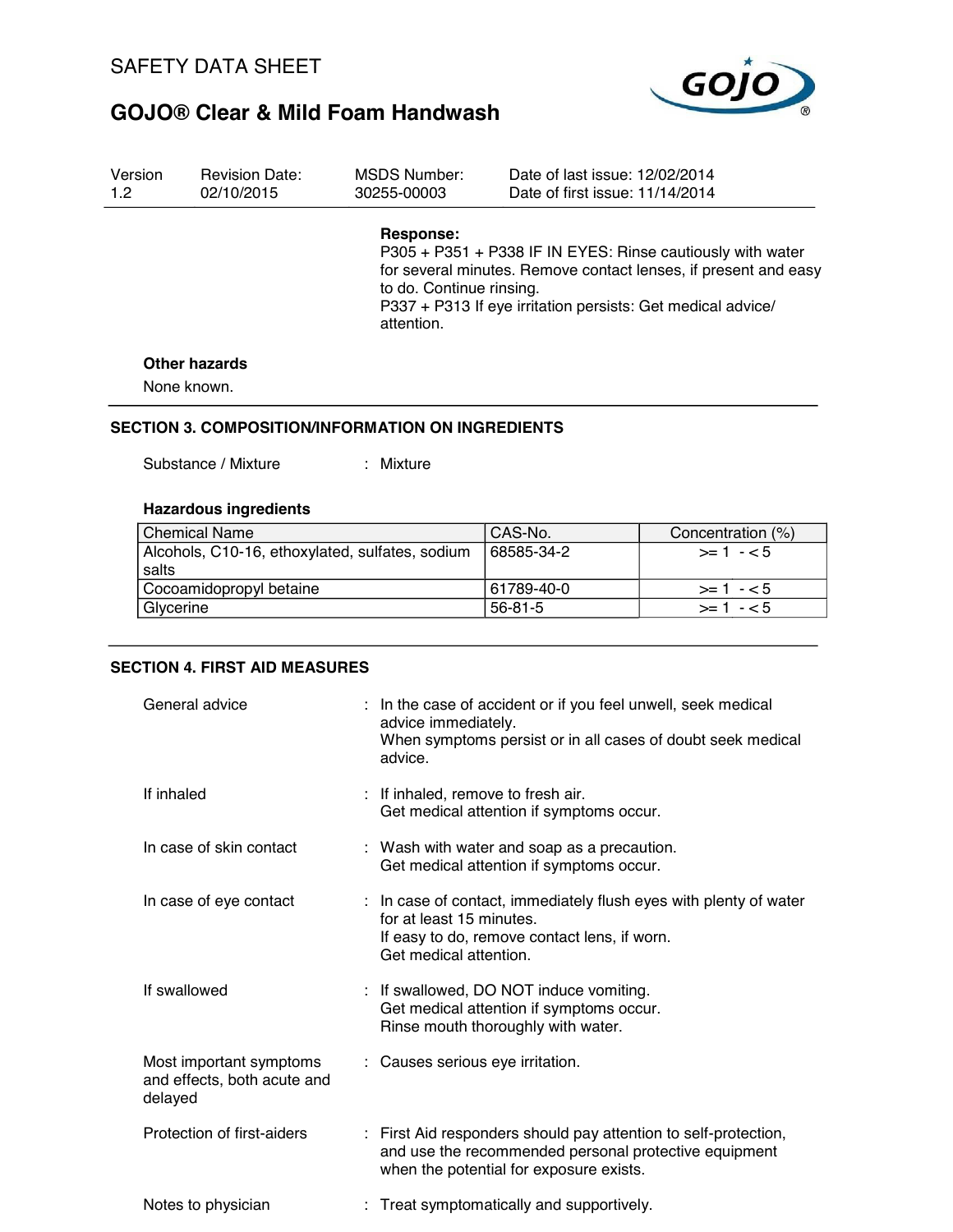

| Version | <b>Revision Date:</b> | MSDS Number: | Date of last issue: 12/02/2014  |
|---------|-----------------------|--------------|---------------------------------|
| 1.2     | 02/10/2015            | 30255-00003  | Date of first issue: 11/14/2014 |

### **SECTION 5. FIRE-FIGHTING MEASURES**

| Suitable extinguishing media                      | : Water spray<br>Alcohol-resistant foam<br>Dry chemical<br>Carbon dioxide (CO2)                                                                                                                                                                         |
|---------------------------------------------------|---------------------------------------------------------------------------------------------------------------------------------------------------------------------------------------------------------------------------------------------------------|
| Unsuitable extinguishing<br>media                 | : None known.                                                                                                                                                                                                                                           |
| Specific hazards during fire<br>fighting          | : Exposure to combustion products may be a hazard to health.                                                                                                                                                                                            |
| Hazardous combustion prod-<br>ucts                | $\therefore$ Sulfur oxides<br>Carbon oxides<br>Metal oxides<br>Nitrogen oxides (NOx)                                                                                                                                                                    |
| Specific extinguishing<br>methods                 | : Use extinguishing measures that are appropriate to local<br>circumstances and the surrounding environment.<br>Use water spray to cool unopened containers.<br>Remove undamaged containers from fire area if it is safe to do<br>SO.<br>Evacuate area. |
| Special protective equipment<br>for fire-fighters | : In the event of fire, wear self-contained breathing apparatus.<br>Use personal protective equipment.                                                                                                                                                  |

### **SECTION 6. ACCIDENTAL RELEASE MEASURES**

| Personal precautions,<br>protective equipment and<br>emergency procedures |  | : Use personal protective equipment.<br>Follow safe handling advice and personal protective<br>equipment recommendations.                                                                                                                                                                                                                                                                                                                                                                                 |
|---------------------------------------------------------------------------|--|-----------------------------------------------------------------------------------------------------------------------------------------------------------------------------------------------------------------------------------------------------------------------------------------------------------------------------------------------------------------------------------------------------------------------------------------------------------------------------------------------------------|
| Environmental precautions                                                 |  | : Discharge into the environment must be avoided.<br>Prevent further leakage or spillage if safe to do so.<br>Prevent spreading over a wide area (e.g. by containment or oil<br>barriers).<br>Retain and dispose of contaminated wash water.<br>Local authorities should be advised if significant spillages<br>cannot be contained.                                                                                                                                                                      |
| Methods and materials for<br>containment and cleaning up                  |  | : Soak up with inert absorbent material.<br>For large spills, provide diking or other appropriate<br>containment to keep material from spreading. If diked material<br>can be pumped, store recovered material in appropriate<br>container.<br>Clean up remaining materials from spill with suitable<br>absorbent.<br>Local or national regulations may apply to releases and<br>disposal of this material, as well as those materials and items<br>employed in the cleanup of releases. You will need to |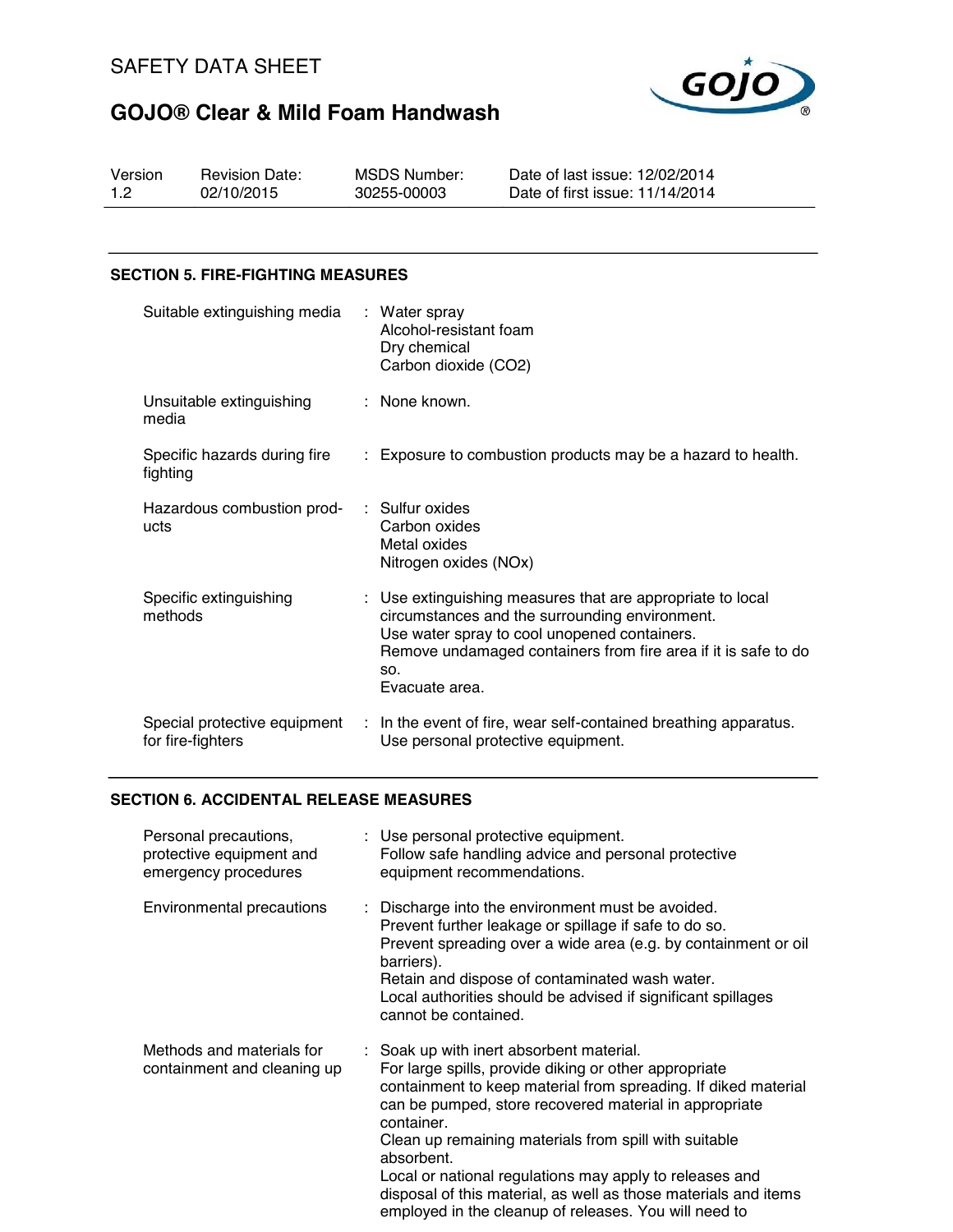

| Version<br>1.2                                                        | <b>Revision Date:</b><br>02/10/2015    |                                                                                                                                                        | <b>MSDS Number:</b><br>30255-00003                                                                                                                                                                                                                                                              | Date of last issue: 12/02/2014<br>Date of first issue: 11/14/2014 |  |
|-----------------------------------------------------------------------|----------------------------------------|--------------------------------------------------------------------------------------------------------------------------------------------------------|-------------------------------------------------------------------------------------------------------------------------------------------------------------------------------------------------------------------------------------------------------------------------------------------------|-------------------------------------------------------------------|--|
|                                                                       |                                        | determine which regulations are applicable.<br>Sections 13 and 15 of this SDS provide information regarding<br>certain local or national requirements. |                                                                                                                                                                                                                                                                                                 |                                                                   |  |
|                                                                       | <b>SECTION 7. HANDLING AND STORAGE</b> |                                                                                                                                                        |                                                                                                                                                                                                                                                                                                 |                                                                   |  |
|                                                                       | <b>Technical measures</b>              |                                                                                                                                                        | : See Engineering measures under EXPOSURE<br>CONTROLS/PERSONAL PROTECTION section.                                                                                                                                                                                                              |                                                                   |  |
|                                                                       | Local/Total ventilation                |                                                                                                                                                        | : Use only with adequate ventilation.                                                                                                                                                                                                                                                           |                                                                   |  |
| Advice on safe handling                                               |                                        |                                                                                                                                                        | : Avoid inhalation of vapor or mist.<br>Do not swallow.<br>Do not get in eyes.<br>Avoid prolonged or repeated contact with skin.<br>Handle in accordance with good industrial hygiene and safety<br>practice.<br>Take care to prevent spills, waste and minimize release to the<br>environment. |                                                                   |  |
| Conditions for safe storage<br>: Keep in properly labeled containers. |                                        | Store in accordance with the particular national regulations.                                                                                          |                                                                                                                                                                                                                                                                                                 |                                                                   |  |
| Materials to avoid                                                    |                                        |                                                                                                                                                        | : Do not store with the following product types:<br>Strong oxidizing agents                                                                                                                                                                                                                     |                                                                   |  |

### **SECTION 8. EXPOSURE CONTROLS/PERSONAL PROTECTION**

#### **Ingredients with workplace control parameters**

| Ingredients | CAS-No.       | Value type<br>(Form of<br>exposure)   | Control<br>parameters /<br>Permissible<br>concentration | <b>Basis</b> |
|-------------|---------------|---------------------------------------|---------------------------------------------------------|--------------|
| Glycerine   | $56 - 81 - 5$ | TWA (mist,<br>respirable<br>fraction) | $5 \text{ mg/m}$                                        | OSHA Z-1     |
|             |               | TWA (mist,<br>total dust)             | $15 \text{ mg/m}$                                       | OSHA Z-1     |

#### **Hazardous components without workplace control parameters**

| Ingredients                    | CAS-No.    |
|--------------------------------|------------|
| Alcohols, C10-16, ethoxylated, | 68585-34-2 |
| sulfates, sodium salts         |            |
| Cocoamidopropyl betaine        | 61789-40-0 |

**Engineering measures** : Ensure adequate ventilation, especially in confined areas. Minimize workplace exposure concentrations.

### **Personal protective equipment**

Respiratory protection : General and local exhaust ventilation is recommended to maintain vapor exposures below recommended limits. Where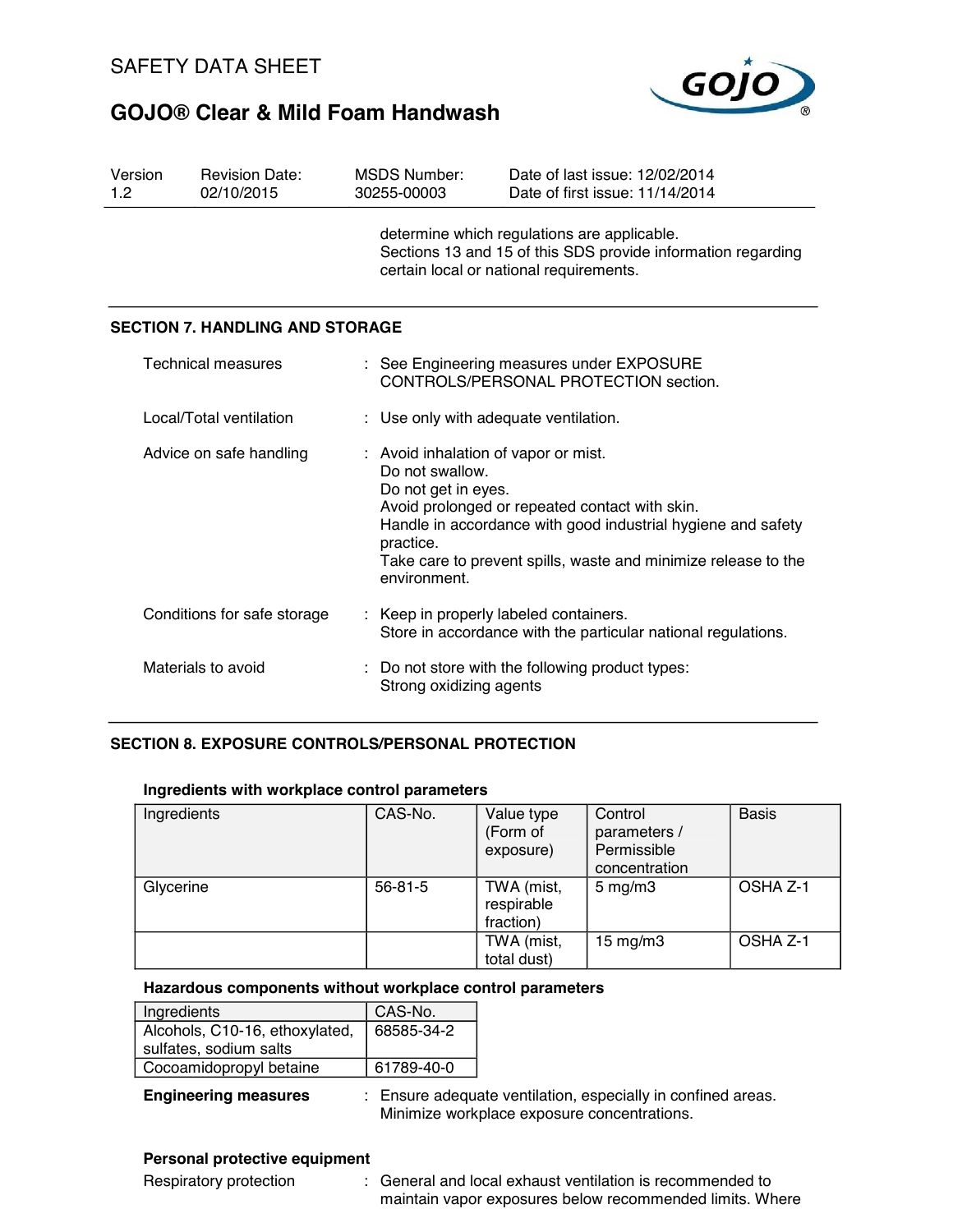

| Version<br>1.2              | <b>Revision Date:</b><br>02/10/2015 | <b>MSDS Number:</b><br>30255-00003 | Date of last issue: 12/02/2014<br>Date of first issue: 11/14/2014                                                                                                                                                                                                                                                                                                                                                                                                                                                                                       |  |
|-----------------------------|-------------------------------------|------------------------------------|---------------------------------------------------------------------------------------------------------------------------------------------------------------------------------------------------------------------------------------------------------------------------------------------------------------------------------------------------------------------------------------------------------------------------------------------------------------------------------------------------------------------------------------------------------|--|
|                             |                                     | adequate protection.               | concentrations are above recommended limits or are<br>unknown, appropriate respiratory protection should be worn.<br>Follow OSHA respirator regulations (29 CFR 1910.134) and<br>use NIOSH/MSHA approved respirators. Protection provided<br>by air purifying respirators against exposure to any<br>hazardous chemical is limited. Use a positive pressure air<br>supplied respirator if there is any potential for uncontrolled<br>release, exposure levels are unknown, or any other<br>circumstance where air purifying respirators may not provide |  |
| Hand protection<br>Material |                                     | : Impervious gloves                |                                                                                                                                                                                                                                                                                                                                                                                                                                                                                                                                                         |  |
| Remarks                     |                                     |                                    | Choose gloves to protect hands against chemicals depending<br>on the concentration specific to place of work. Breakthrough<br>time is not determined for the product. Change gloves often!<br>For special applications, we recommend clarifying the<br>resistance to chemicals of the aforementioned protective<br>gloves with the glove manufacturer. Wash hands before<br>breaks and at the end of workday.                                                                                                                                           |  |
| Eye protection              |                                     | Safety goggles                     | : Wear the following personal protective equipment:                                                                                                                                                                                                                                                                                                                                                                                                                                                                                                     |  |
|                             | Skin and body protection            | potential.                         | : Select appropriate protective clothing based on chemical<br>resistance data and an assessment of the local exposure<br>Skin contact must be avoided by using impervious protective<br>clothing (gloves, aprons, boots, etc).                                                                                                                                                                                                                                                                                                                          |  |
|                             | Hygiene measures                    |                                    | : Ensure that eye flushing systems and safety showers are<br>located close to the working place.<br>When using do not eat, drink or smoke.<br>Wash contaminated clothing before re-use.                                                                                                                                                                                                                                                                                                                                                                 |  |

### **SECTION 9. PHYSICAL AND CHEMICAL PROPERTIES**

| Appearance                                 | $:$ liquid                        |
|--------------------------------------------|-----------------------------------|
| Color                                      | : clear, Colorless to pale yellow |
| Odor                                       | soapy                             |
| Odor Threshold                             | : No data available               |
| рH                                         | $: 4.7 - 6.2$                     |
| Melting point/freezing point               | $:$ No data available             |
| Initial boiling point and boiling<br>range | : No data available               |
|                                            |                                   |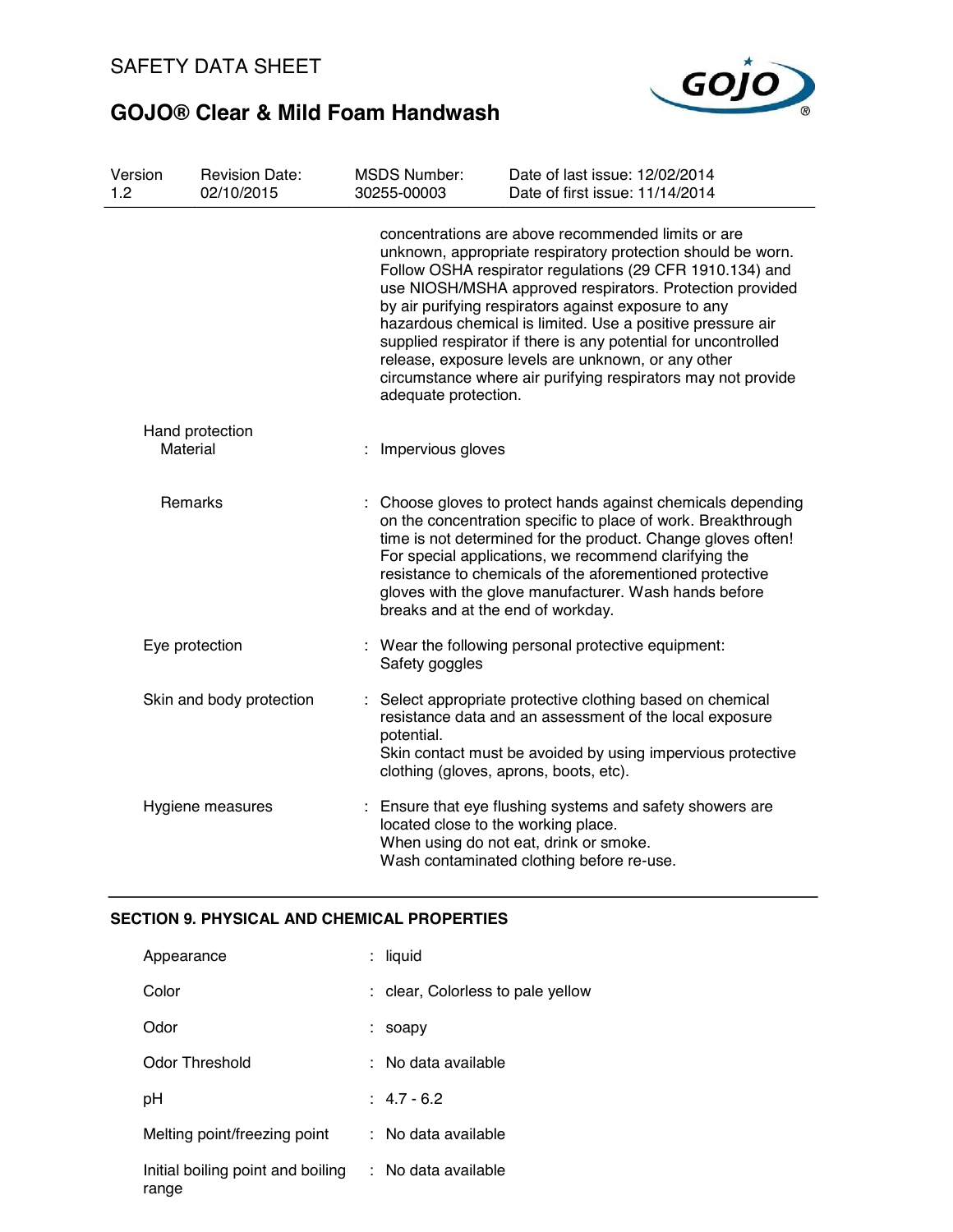

| Version<br>1.2 |                 | <b>Revision Date:</b><br>02/10/2015 | <b>MSDS Number:</b><br>30255-00003 | Date of last issue: 12/02/2014<br>Date of first issue: 11/14/2014 |
|----------------|-----------------|-------------------------------------|------------------------------------|-------------------------------------------------------------------|
|                | Flash point     |                                     | 100 °C                             |                                                                   |
|                |                 | Evaporation rate                    | No data available                  |                                                                   |
|                |                 | Flammability (solid, gas)           | Not applicable                     |                                                                   |
|                |                 | Upper explosion limit               | No data available                  |                                                                   |
|                |                 | Lower explosion limit               | No data available                  |                                                                   |
|                |                 | Vapor pressure                      | No data available                  |                                                                   |
|                |                 | Relative vapor density              | No data available                  |                                                                   |
|                | Density         |                                     | $1.00$ g/cm3                       |                                                                   |
|                | Solubility(ies) | Water solubility                    | soluble                            |                                                                   |
|                | octanol/water   | Partition coefficient: n-           | Not applicable                     |                                                                   |
|                |                 | Autoignition temperature            | : No data available                |                                                                   |
|                |                 | Decomposition temperature           |                                    | : The substance or mixture is not classified self-reactive.       |
|                | Viscosity       | Viscosity, kinematic                | : 10 - 20 mm2/s (20 $^{\circ}$ C)  |                                                                   |
|                |                 | <b>Explosive properties</b>         | Not explosive                      |                                                                   |
|                |                 | Oxidizing properties                |                                    | The substance or mixture is not classified as oxidizing.          |

### **SECTION 10. STABILITY AND REACTIVITY**

| Reactivity                              | : Not classified as a reactivity hazard.             |
|-----------------------------------------|------------------------------------------------------|
| Chemical stability                      | : Stable under normal conditions.                    |
| Possibility of hazardous reac-<br>tions | $\therefore$ Can react with strong oxidizing agents. |
| Conditions to avoid                     | $\therefore$ None known.                             |
| Incompatible materials                  | $:$ Oxidizing agents                                 |
| Hazardous decomposition<br>products     | : No hazardous decomposition products are known.     |

### **SECTION 11. TOXICOLOGICAL INFORMATION**

**Information on likely routes of exposure**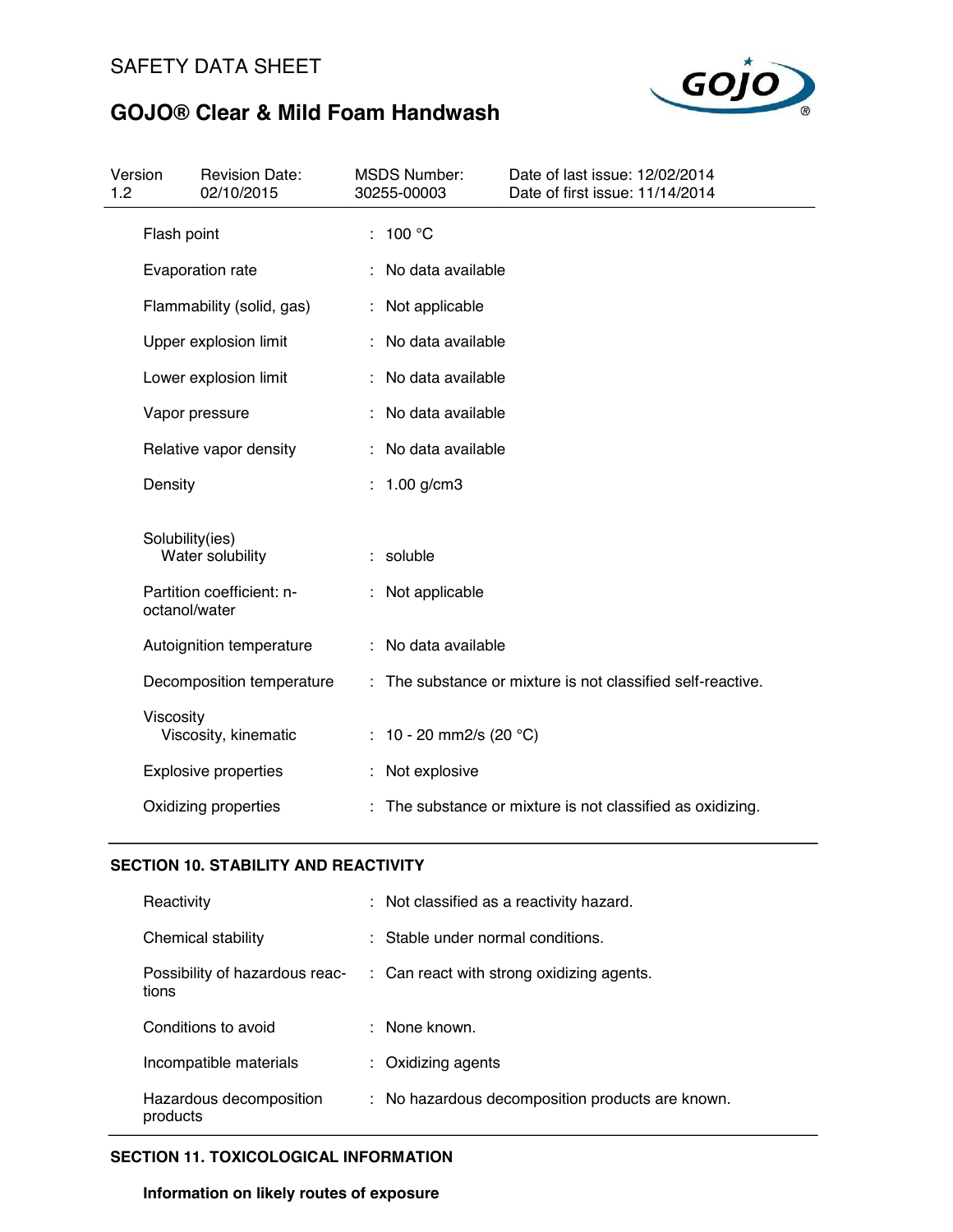

| Version<br>1.2 |                                                        | <b>Revision Date:</b><br>02/10/2015                                                               | <b>MSDS Number:</b><br>30255-00003 |                               | Date of last issue: 12/02/2014<br>Date of first issue: 11/14/2014                                                                            |
|----------------|--------------------------------------------------------|---------------------------------------------------------------------------------------------------|------------------------------------|-------------------------------|----------------------------------------------------------------------------------------------------------------------------------------------|
|                | Inhalation<br>Skin contact<br>Ingestion<br>Eye contact |                                                                                                   |                                    |                               |                                                                                                                                              |
|                |                                                        | <b>Acute toxicity</b>                                                                             |                                    |                               |                                                                                                                                              |
|                |                                                        | Not classified based on available information.                                                    |                                    |                               |                                                                                                                                              |
|                | Ingredients:                                           |                                                                                                   |                                    |                               |                                                                                                                                              |
|                |                                                        | Alcohols, C10-16, ethoxylated, sulfates, sodium salts:<br>Acute oral toxicity                     | toxicity                           | : LD50 (Rat): $> 2,000$ mg/kg | Assessment: The substance or mixture has no acute oral                                                                                       |
|                |                                                        | Cocoamidopropyl betaine:<br>Acute oral toxicity                                                   |                                    | : LD50: $> 5,000$ mg/kg       | Method: OECD Test Guideline 401<br>Remarks: Based on data from similar materials                                                             |
|                |                                                        | Acute dermal toxicity                                                                             | toxicity                           | : LD50 (Rat): $> 2,000$ mg/kg | Method: OECD Test Guideline 402<br>Assessment: The substance or mixture has no acute dermal<br>Remarks: Based on data from similar materials |
|                | <b>Glycerine:</b>                                      | Acute oral toxicity                                                                               |                                    | : LD50 (Rat): $>$ 5,000 mg/kg |                                                                                                                                              |
|                |                                                        | <b>Skin corrosion/irritation</b><br>Not classified based on available information.                |                                    |                               |                                                                                                                                              |
|                | Product:                                               | Result: No skin irritation                                                                        |                                    |                               |                                                                                                                                              |
|                | Ingredients:                                           | Alcohols, C10-16, ethoxylated, sulfates, sodium salts:<br>Result: Skin irritation                 |                                    |                               |                                                                                                                                              |
|                | Glycerine:                                             | Result: No skin irritation                                                                        |                                    |                               |                                                                                                                                              |
|                |                                                        | Serious eye damage/eye irritation<br>Causes serious eye irritation.                               |                                    |                               |                                                                                                                                              |
|                | Product:                                               | Result: Irritation to eyes, reversing within 21 days                                              |                                    |                               |                                                                                                                                              |
|                | Ingredients:                                           | Alcohols, C10-16, ethoxylated, sulfates, sodium salts:<br>Result: Irreversible effects on the eye |                                    |                               |                                                                                                                                              |
|                |                                                        | Cocoamidopropyl betaine:                                                                          |                                    |                               |                                                                                                                                              |

Species: Rabbit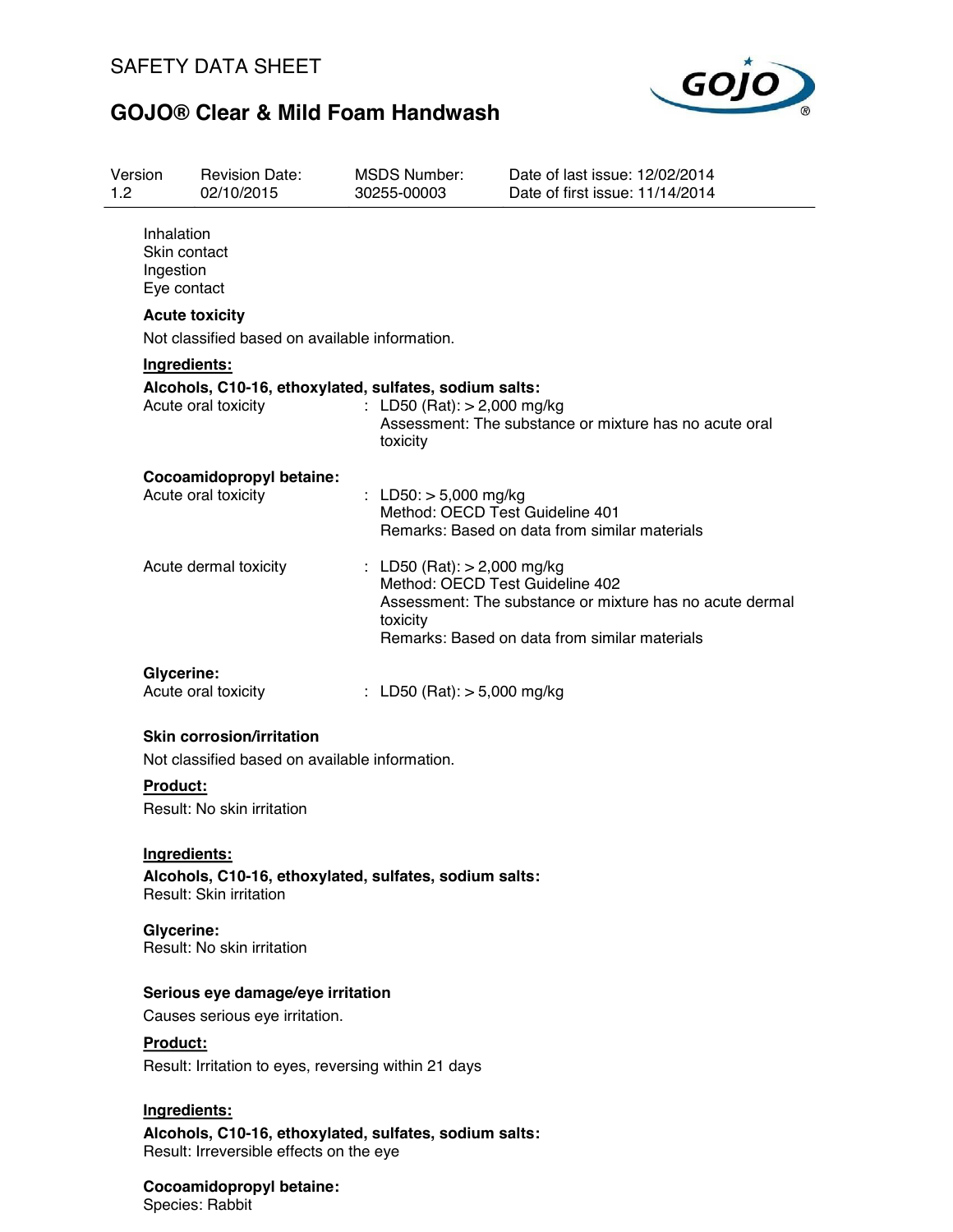

| Version | <b>Revision Date:</b> | <b>MSDS Number:</b> |
|---------|-----------------------|---------------------|
| 1.2     | 02/10/2015            | 30255-00003         |

Date of last issue: 12/02/2014 Date of first issue: 11/14/2014

Result: Irreversible effects on the eye Method: OECD Test Guideline 405 Remarks: Based on data from similar materials

#### **Glycerine:**

Result: No eye irritation

#### **Respiratory or skin sensitization**

Skin sensitization: Not classified based on available information. Respiratory sensitization: Not classified based on available information.

### **Product:**

Assessment: Does not cause skin sensitization.

### **Ingredients:**

#### **Cocoamidopropyl betaine:**

Test Type: Maximization Test (GPMT) Routes of exposure: Skin contact Species: Guinea pig Result: negative Remarks: Based on data from similar materials

#### **Germ cell mutagenicity**

Not classified based on available information.

#### **Ingredients:**

| Cocoamidopropyl betaine: |                                                                                                                                                                                                            |
|--------------------------|------------------------------------------------------------------------------------------------------------------------------------------------------------------------------------------------------------|
| Genotoxicity in vitro    | : Test Type: Bacterial reverse mutation assay (AMES)<br>Method: OECD Test Guideline 471<br>Result: negative<br>Remarks: Based on data from similar materials                                               |
| Genotoxicity in vivo     | : Test Type: Mammalian erythrocyte micronucleus test (in vivo<br>cytogenetic assay)<br>Species: Mouse<br>Application Route: Ingestion<br>Result: negative<br>Remarks: Based on data from similar materials |
| Glycerine:               |                                                                                                                                                                                                            |
| Genotoxicity in vitro    | : Test Type: In vitro mammalian cell gene mutation test<br>Method: OECD Test Guideline 476                                                                                                                 |

Result: negative

#### **Carcinogenicity**

Not classified based on available information.

#### **Ingredients:**

**Glycerine:** Species: Rat Application Route: Ingestion Exposure time: 2 Years Result: negative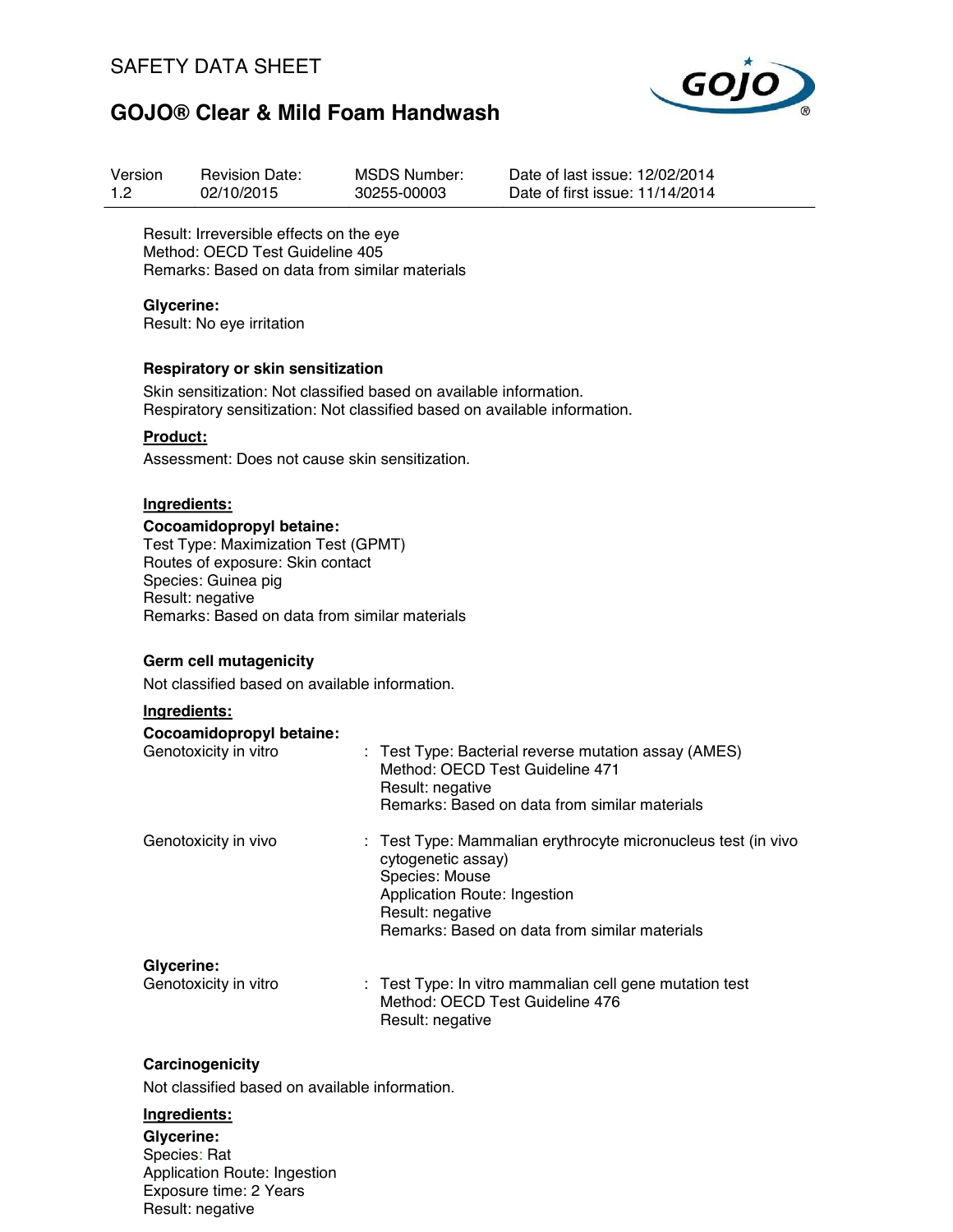

| Version<br>1.2 |                   | <b>Revision Date:</b><br>02/10/2015                                                                                                                                                                     |    | <b>MSDS Number:</b><br>30255-00003                                                                  | Date of last issue: 12/02/2014<br>Date of first issue: 11/14/2014                                                                    |
|----------------|-------------------|---------------------------------------------------------------------------------------------------------------------------------------------------------------------------------------------------------|----|-----------------------------------------------------------------------------------------------------|--------------------------------------------------------------------------------------------------------------------------------------|
|                | <b>IARC</b>       |                                                                                                                                                                                                         |    | human carcinogen by IARC.                                                                           | No ingredient of this product present at levels greater than or<br>equal to 0.1% is identified as probable, possible or confirmed    |
|                | <b>OSHA</b>       |                                                                                                                                                                                                         |    | gen by OSHA.                                                                                        | No ingredient of this product present at levels greater than or<br>equal to 0.1% is identified as a carcinogen or potential carcino- |
|                | <b>NTP</b>        |                                                                                                                                                                                                         |    | by NTP.                                                                                             | No ingredient of this product present at levels greater than or<br>equal to 0.1% is identified as a known or anticipated carcinogen  |
|                |                   | <b>Reproductive toxicity</b><br>Not classified based on available information.                                                                                                                          |    |                                                                                                     |                                                                                                                                      |
|                |                   | Ingredients:                                                                                                                                                                                            |    |                                                                                                     |                                                                                                                                      |
|                |                   | Cocoamidopropyl betaine:<br>Effects on fetal development                                                                                                                                                |    | Species: Rat<br>Application Route: Ingestion<br>Method: OECD Test Guideline 414<br>Result: negative | : Test Type: Embryo-fetal development<br>Remarks: Based on data from similar materials                                               |
|                | <b>Glycerine:</b> | Effects on fertility                                                                                                                                                                                    |    | Species: Rat<br>Application Route: Ingestion<br>Result: negative                                    | Test Type: Two-generation reproduction toxicity study                                                                                |
|                |                   | Effects on fetal development                                                                                                                                                                            | ÷. | Species: Rabbit<br>Application Route: Ingestion<br>Result: negative                                 | Test Type: Embryo-fetal development                                                                                                  |
|                |                   | <b>STOT-single exposure</b>                                                                                                                                                                             |    |                                                                                                     |                                                                                                                                      |
|                |                   | Not classified based on available information.                                                                                                                                                          |    |                                                                                                     |                                                                                                                                      |
|                |                   | <b>STOT-repeated exposure</b>                                                                                                                                                                           |    |                                                                                                     |                                                                                                                                      |
|                |                   | Not classified based on available information.                                                                                                                                                          |    |                                                                                                     |                                                                                                                                      |
|                |                   | <b>Repeated dose toxicity</b>                                                                                                                                                                           |    |                                                                                                     |                                                                                                                                      |
|                |                   | Ingredients:                                                                                                                                                                                            |    |                                                                                                     |                                                                                                                                      |
|                |                   | Cocoamidopropyl betaine:<br>Species: Rat<br>NOAEL: 250 mg/kg<br>Application Route: Ingestion<br>Exposure time: 90 d<br>Method: OECD Test Guideline 408<br>Remarks: Based on data from similar materials |    |                                                                                                     |                                                                                                                                      |

**Glycerine:**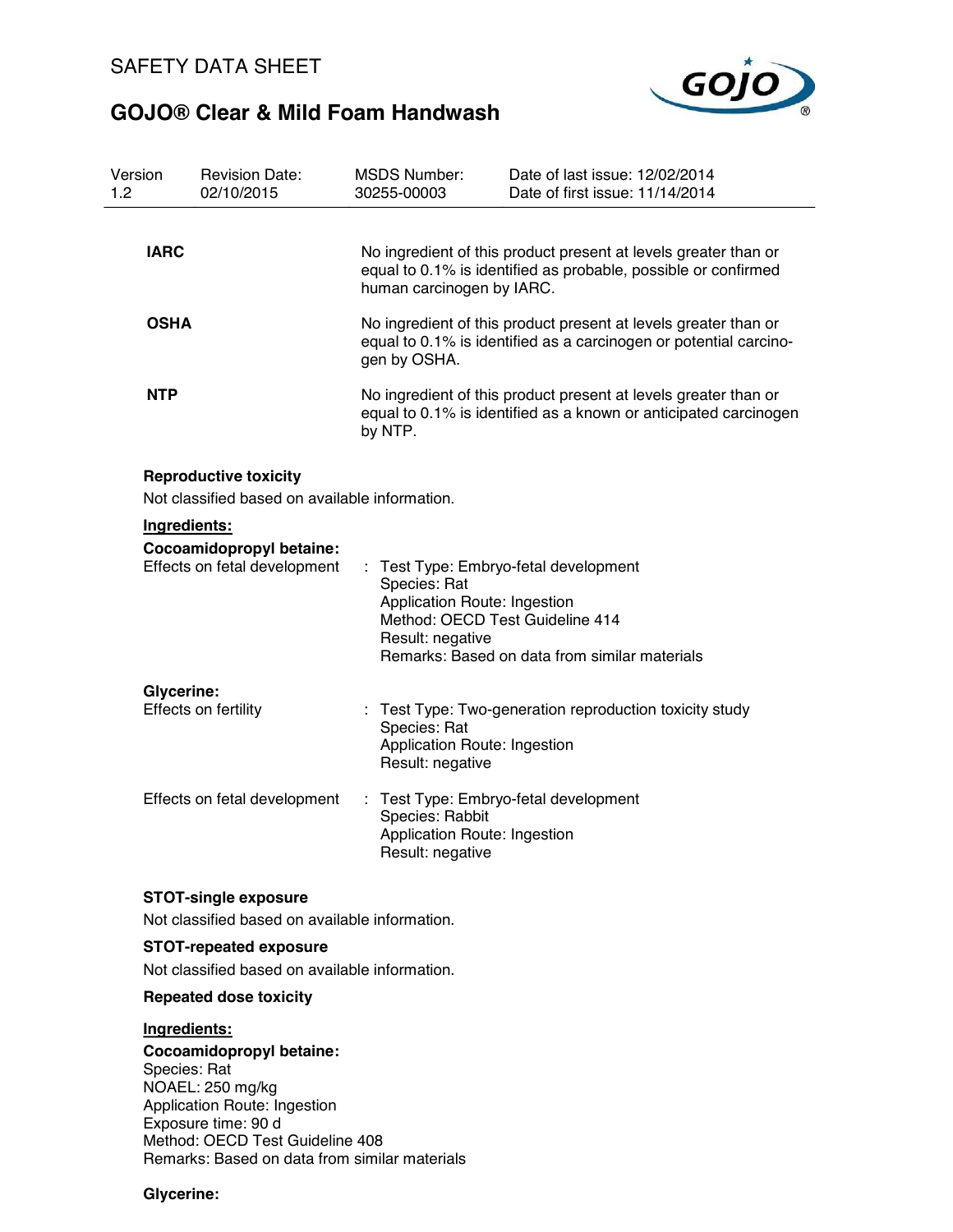

| Version | <b>Revision Date:</b> | MSDS Number: | Date of last issue: 12/02/2014  |
|---------|-----------------------|--------------|---------------------------------|
| 1.2     | 02/10/2015            | 30255-00003  | Date of first issue: 11/14/2014 |
|         |                       |              |                                 |

Species: Rat NOAEL: 167 mg/m3 LOAEL: 660 mg/m3 Application Route: inhalation (dust/mist/fume) Exposure time: 13 w Symptoms: Local irritation

### **Aspiration toxicity**

Not classified based on available information.

### **SECTION 12. ECOLOGICAL INFORMATION**

#### **Ecotoxicity**

| Ingredients:                                                               |                                                                                                                                                                       |
|----------------------------------------------------------------------------|-----------------------------------------------------------------------------------------------------------------------------------------------------------------------|
| Cocoamidopropyl betaine:<br>Toxicity to fish                               | : LC50: $> 1 - 10$ mg/l<br>Exposure time: 96 h<br>Method: ISO 7346/2<br>Remarks: Based on data from similar materials                                                 |
| Toxicity to bacteria                                                       | : EC50: $> 100$ mg/l<br>Method: OECD Test Guideline 209<br>Remarks: Based on data from similar materials                                                              |
| Glycerine:<br>Toxicity to fish                                             | : LC50 (Oncorhynchus mykiss (rainbow trout)): 54,000 mg/l<br>Exposure time: 96 h                                                                                      |
| Toxicity to daphnia and other<br>aquatic invertebrates                     | : EC50 (Daphnia magna (Water flea)): 1,955 mg/l<br>Exposure time: 48 h                                                                                                |
| Toxicity to bacteria                                                       | : NOEC (Pseudomonas putida): $> 10,000$ mg/l<br>Exposure time: 16 h                                                                                                   |
| <b>Persistence and degradability</b>                                       |                                                                                                                                                                       |
| Product:                                                                   |                                                                                                                                                                       |
| Biodegradability                                                           | : Result: Biodegradable                                                                                                                                               |
| Ingredients:                                                               |                                                                                                                                                                       |
| Alcohols, C10-16, ethoxylated, sulfates, sodium salts:<br>Biodegradability | : Result: Readily biodegradable.                                                                                                                                      |
| Cocoamidopropyl betaine:<br>Biodegradability                               | Result: Readily biodegradable.<br>Biodegradation: $> 60$ %<br>Exposure time: 28 d<br>Method: OECD Test Guideline 301<br>Remarks: Based on data from similar materials |

**Glycerine:**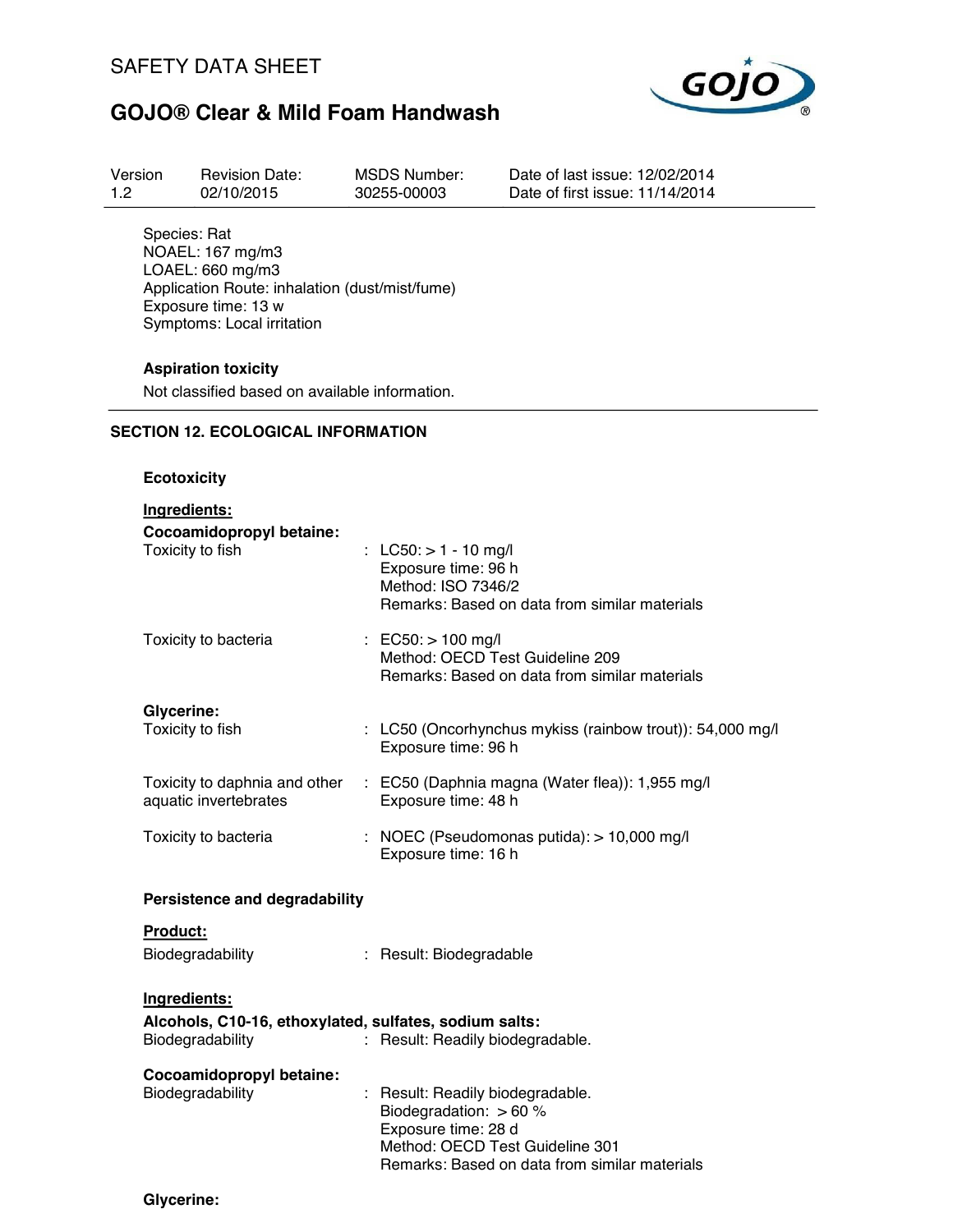

| Version<br>1.2 <sub>1</sub> | <b>Revision Date:</b><br>02/10/2015        | <b>MSDS Number:</b><br>30255-00003                                             | Date of last issue: 12/02/2014<br>Date of first issue: 11/14/2014 |
|-----------------------------|--------------------------------------------|--------------------------------------------------------------------------------|-------------------------------------------------------------------|
|                             | Biodegradability                           | : Result: Readily biodegradable.<br>Biodegradation: 94 %<br>Exposure time: 1 d |                                                                   |
|                             | <b>Bioaccumulative potential</b>           |                                                                                |                                                                   |
|                             | Ingredients:                               |                                                                                |                                                                   |
| Glycerine:                  | Partition coefficient: n-<br>octanol/water | : $log Pow: -1.76$                                                             |                                                                   |
|                             | <b>Mobility in soil</b>                    |                                                                                |                                                                   |
|                             | No data available                          |                                                                                |                                                                   |
|                             | Other adverse effects                      |                                                                                |                                                                   |
|                             | No data available                          |                                                                                |                                                                   |
|                             | <b>SECTION 13. DISPOSAL CONSIDERATIONS</b> |                                                                                |                                                                   |

| <b>Disposal methods</b> |                                                                                                                                      |
|-------------------------|--------------------------------------------------------------------------------------------------------------------------------------|
| Waste from residues     | : Dispose of in accordance with local regulations.                                                                                   |
| Contaminated packaging  | : Dispose of as unused product.<br>Empty containers should be taken to an approved waste<br>handling site for recycling or disposal. |

### **SECTION 14. TRANSPORT INFORMATION**

#### **International Regulation**

**UNRTDG** Not regulated as a dangerous good

**IATA-DGR** Not regulated as a dangerous good

#### **IMDG-Code** Not regulated as a dangerous good

**Transport in bulk according to Annex II of MARPOL 73/78 and the IBC Code**

Not applicable for product as supplied.

### **Domestic regulation**

**49 CFR** Not regulated as a dangerous good

### **SECTION 15. REGULATORY INFORMATION**

**EPCRA - Emergency Planning and Community Right-to-Know**

**CERCLA Reportable Quantity**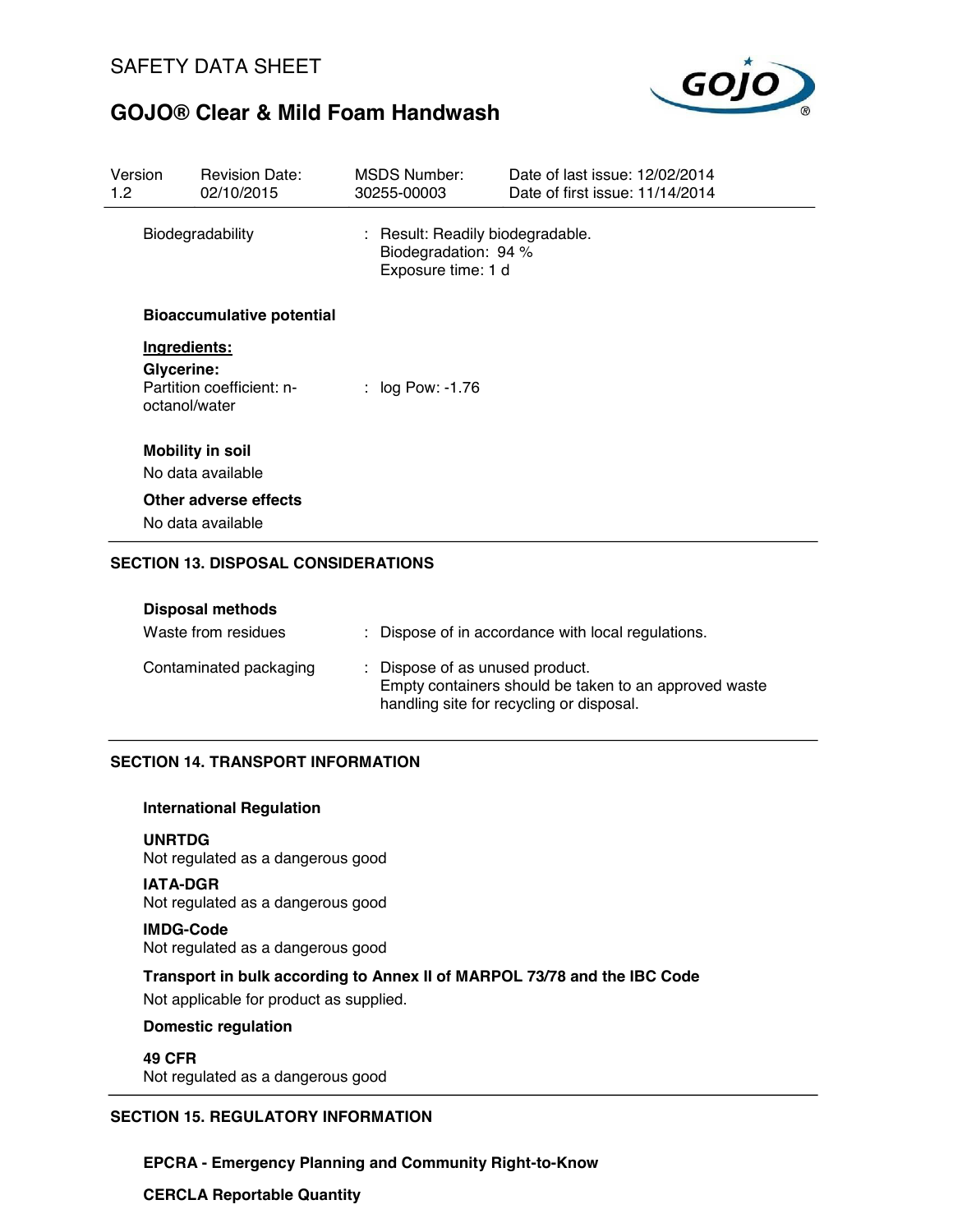### SAFETY DATA SHEET



# **GOJO® Clear & Mild Foam Handwash**

| Version<br>1.2 | <b>Revision Date:</b><br>02/10/2015                                | <b>MSDS Number:</b><br>30255-00003       | Date of last issue: 12/02/2014<br>Date of first issue: 11/14/2014                                                                                                                       |              |
|----------------|--------------------------------------------------------------------|------------------------------------------|-----------------------------------------------------------------------------------------------------------------------------------------------------------------------------------------|--------------|
|                | This material does not contain any components with a CERCLA RQ.    |                                          |                                                                                                                                                                                         |              |
|                | <b>SARA 304 Extremely Hazardous Substances Reportable Quantity</b> |                                          |                                                                                                                                                                                         |              |
|                |                                                                    |                                          | This material does not contain any components with a section 304 EHS RQ.                                                                                                                |              |
|                | SARA 311/312 Hazards                                               | : Acute Health Hazard                    |                                                                                                                                                                                         |              |
|                | <b>SARA 302</b>                                                    |                                          | : No chemicals in this material are subject to the reporting<br>requirements of SARA Title III, Section 302.                                                                            |              |
|                | <b>SARA 313</b>                                                    | ÷                                        | This material does not contain any chemical components with<br>known CAS numbers that exceed the threshold (De Minimis)<br>reporting levels established by SARA Title III, Section 313. |              |
|                | <b>US State Regulations</b>                                        |                                          |                                                                                                                                                                                         |              |
|                | Pennsylvania Right To Know                                         |                                          |                                                                                                                                                                                         |              |
|                | Water                                                              |                                          | 7732-18-5                                                                                                                                                                               | 90 - 100 %   |
|                | Glycerine                                                          |                                          | $56 - 81 - 5$                                                                                                                                                                           | $1 - 5%$     |
|                | <b>New Jersey Right To Know</b>                                    |                                          |                                                                                                                                                                                         |              |
|                | Water                                                              |                                          | 7732-18-5                                                                                                                                                                               | $90 - 100 %$ |
|                | sodium salts                                                       | Alcohols, C10-16, ethoxylated, sulfates, | 68585-34-2                                                                                                                                                                              | $1 - 5%$     |
|                |                                                                    | Cocoamidopropyl betaine                  | 61789-40-0                                                                                                                                                                              | $1 - 5%$     |
|                | Glycerine                                                          |                                          | $56 - 81 - 5$                                                                                                                                                                           | $1 - 5%$     |
|                | <b>California Prop 65</b>                                          | reproductive defects.                    | This product does not contain any chemicals known to the<br>State of California to cause cancer, birth, or any other                                                                    |              |
|                |                                                                    |                                          | The ingredients of this product are reported in the following inventories:                                                                                                              |              |
| <b>AICS</b>    |                                                                    | : All ingredients listed or exempt.      |                                                                                                                                                                                         |              |

### **Inventories**

AICS (Australia), DSL (Canada), IECSC (China), REACH (European Union), ENCS (Japan), ISHL (Japan), KECI (Korea), NZIoC (New Zealand), PICCS (Philippines), NECSI (Taiwan), TSCA (USA)